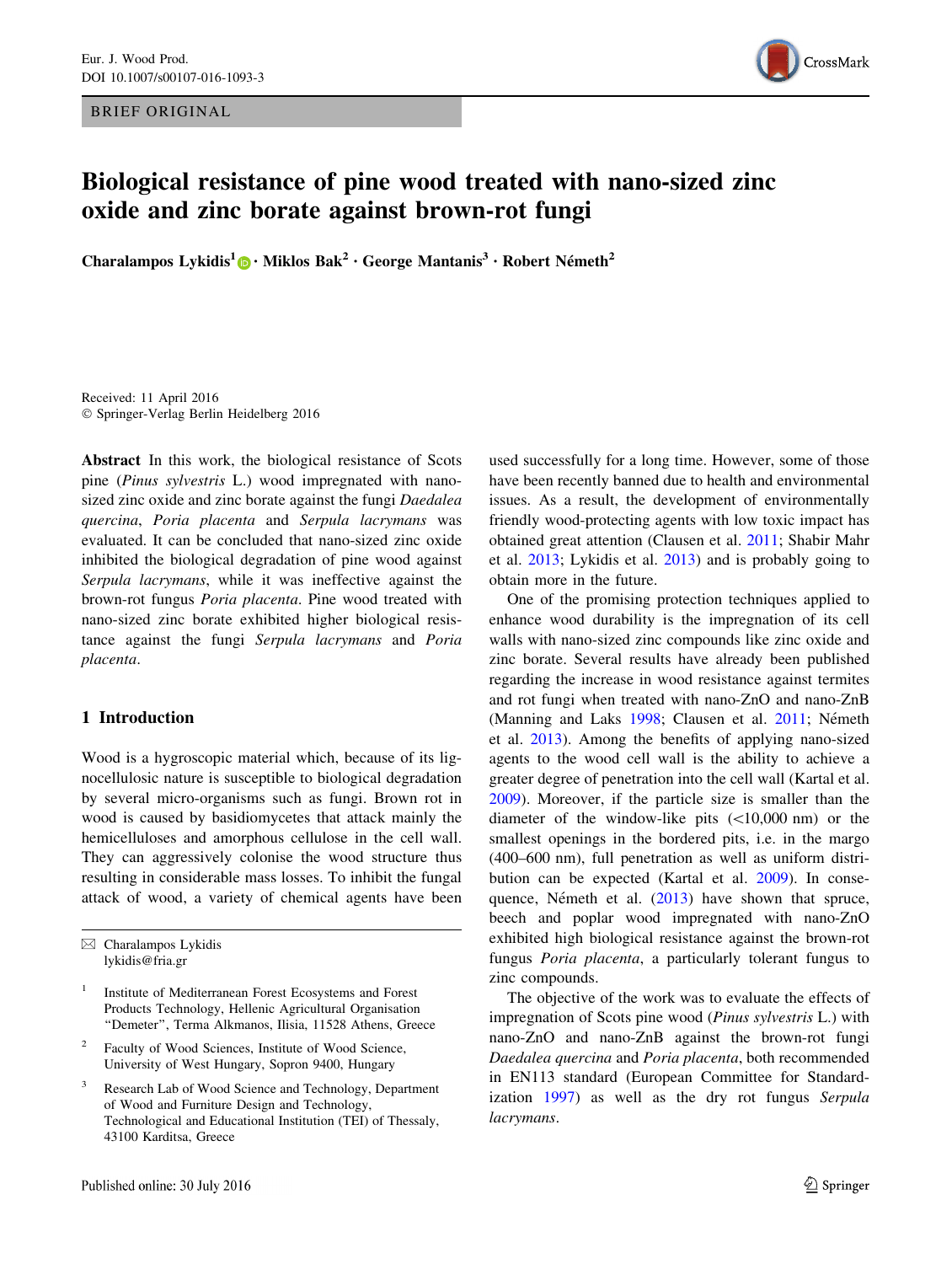### 2 Materials and methods

Test specimens with dimensions of  $50 \times 25 \times 15$  mm<sup>3</sup> (longitudinal  $\times$  radial  $\times$  tangential) were prepared from mature sapwood of Scots pine with a mean air dry density of  $0.49 \pm 0.02$  g/cm<sup>3</sup>. All specimens were defect-free and cut in such a way that the inclination of the growth rings to the cross section was  $\sim$  45 $\degree$  in order to minimise the effect of the variability between earlywood and latewood. Prior to the treatments all specimens were conditioned at a temperature of 25 °C and relative humidity of 65  $\pm$  0.5 % until equilibrium was reached inside a desiccator and over a saturated solution of  $NaNO<sub>2</sub>$ . The climatic conditions were recorded with a Vaisala HM333 humidity and temperature transmitter. After conditioning, each specimen was weighed to acquire their initial weight. A series of untreated wood specimens was used as controls (Fig. 1).

For the impregnation of wood, two types of aqueous dispersions were used, namely nano-ZnO and nano-ZnB. Both dispersions were reinforced with an aqueous acrylic polymer emulsion. The dispersions are proprietary formulas of NanoPhos S.A. (Lavrio, Greece). The dispersions were climatised at  $25^{\circ}$ C prior to their use. Two percent emulsion solutions were prepared based on the metals (ZnO, ZnB). The nanocompounds were comprised of particles with dimensions of 60–80 nm. Their specific size distribution was not available.

The impregnation was carried out according to the fullcell process in a 1.2 l stainless steel reactor at  $25 \pm 0.5$  °C. The impregnation process involved an initial vacuum phase at  $-0.94 \pm 0.01$  bar (g) for 15 min followed by the transfer of the dispersion to the reactor within 15 s, while vigorously stirred using a magnetic stirrer at 1000 rpm. The filled up reactor was then pressurised at  $6.0 \pm 0.2$  bar for 60 min. Finally, the blocks were vacuum treated at  $-0.94 \pm 0.01$  mbar for 15 min following the removal of the impregnation liquid. The surfaces of the specimens were then gently rinsed with water to wash away residual material and the specimens were re-conditioned at a temperature of 25 °C and a relative humidity of 65  $\pm$  0.5 % for 20 days. Consequently, the final weight was measured and the weight per cent gain (WPG, %) for each specimen was calculated. The difference of mass loss between each treated/non treated pair was also calculated.

The biological resistance of the wood specimens was assessed by determining the loss in mass caused by fungal attack from brown-rot fungus Poria placenta as well as dry rot fungus Serpula lacrymans, according to the method described in EN113. The experiment was performed with five replicates per fungus/dispersion. Each replicate consisted of a flask containing one treated and one untreated specimen. Statistical comparison of means was executed with ANOVA ( $\alpha = 0.05$ ) using SPSS 18.0.

#### 3 Results and discussion

From Table [1](#page-2-0) it can be concluded that mean weight per cent gain values occurred by the impregnation varied between 3.5 and 3.9 % for nano-ZnB and between 3.5 and



Fig. 1 Mean values of mass loss (ML) and ML difference compared to untreated pair for the specimens of this work